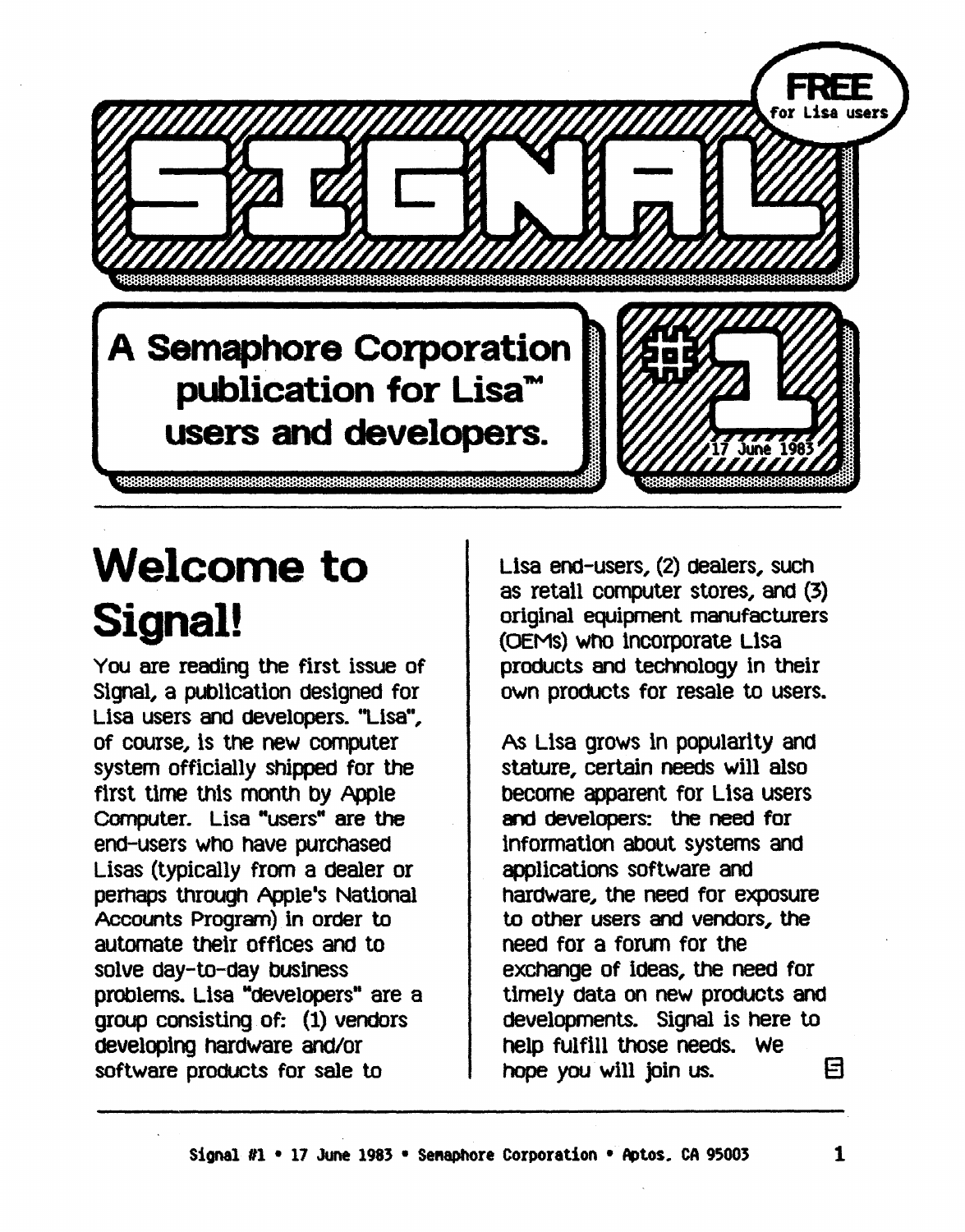

### Why 7 x 9?

The 7 inch by 9 inch format of Signal is no mere accident. All Of your copies Of Signal will fit quite nicely inside the standard binders that come with a Lisa. The Accessory BInder (that's the one wIth no tlUe printed on the spine, Apple part number 620-6151) will prObably have the most room for your Signal issues, since that binder usually only contains miscellaneous hardware manuals. Ana don't worry abOUt an index. Future issues of Signal are being planned wniCh will contain complete indices to  $\Box$ past issues.  $\Box$ 

#### Where to put **that ProFile**

A strict Interpretation of the Profile OWner's Manual may cause one to believe that "flat" means "level", and that a Profile disk should only sit on a nice, firm tabletop. Don't worry, just stack It on top of your LIsa (The system docUmentation never actually says· to dO It, but It's hard to find a picture of a Lisa mat Isn't sItting unaer a Profile.) And even though the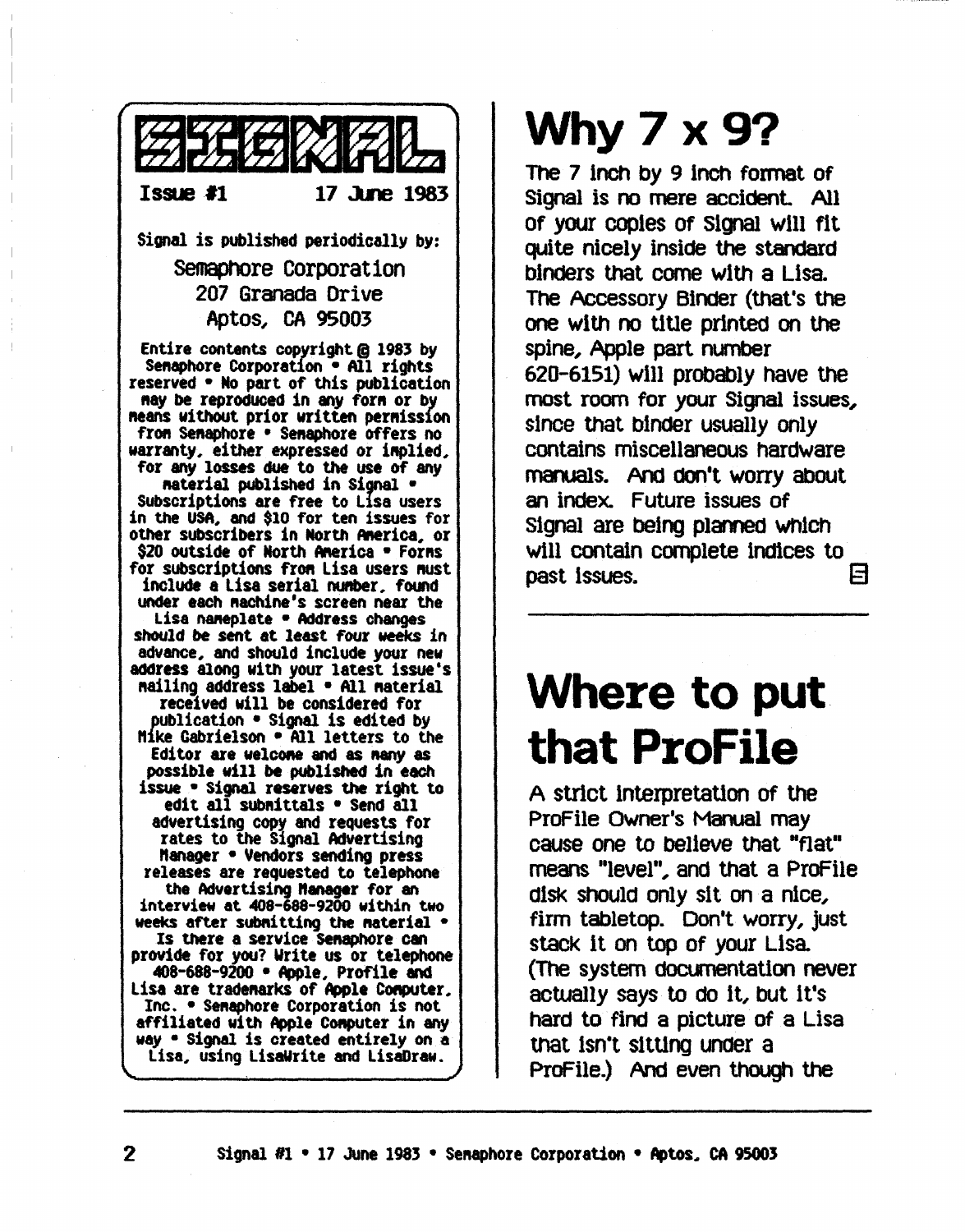Owner's Manual may sound like only the Rock of Gibraltar can be an acceptably solid foundation for your ProFile, Semaphore has found the unit to be quite good at ignoring bumps and vibration, even while sitting atop a wobbly desk that begins Shaking the moment any large truck comes within a two blocK radius. However, we do follow the OWner's Manual recommendation to leave the Profile powered on at all Umes, even wnen the LIsa Is turned off. §

### Pointers to Pascal

Lisa software developers lOOkIng for sIgnIficant Pascal programs that are in the public domaIn should consider reading back issues of *Pascal News* the newsletter whICh for a number of years now has been devoted to the Pascal cause. The set of back issues 9 through 21 can be ordered for \$32.50 from Andy Mickel (a former editor) at 106

| <b>Name</b>         | <u> 2000 - 2000 - 2000 - 2000 - 2000 - 2000 - 2000 - 2000 - 2000 - 2000 - 2000 - 2000 - 2000 - 2000 - 2000 - 200</u>                                                                                                                                                                                                                                                                                          | $\Box$ I am a Lisa end user.                                                                |
|---------------------|---------------------------------------------------------------------------------------------------------------------------------------------------------------------------------------------------------------------------------------------------------------------------------------------------------------------------------------------------------------------------------------------------------------|---------------------------------------------------------------------------------------------|
|                     |                                                                                                                                                                                                                                                                                                                                                                                                               | I I an a Lisa software developer.                                                           |
| Address ___________ |                                                                                                                                                                                                                                                                                                                                                                                                               | I am a Lisa hardware developer.                                                             |
|                     |                                                                                                                                                                                                                                                                                                                                                                                                               | I I an a Lisa dealer.                                                                       |
|                     | City $\frac{1}{\sqrt{1-\frac{1}{2}}}\int \frac{1}{\sqrt{1-\frac{1}{2}}}\sin \frac{1}{2}x \sin \frac{1}{2}x \sin \frac{1}{2}x \sin \frac{1}{2}x \sin \frac{1}{2}x \sin \frac{1}{2}x \sin \frac{1}{2}x \sin \frac{1}{2}x \sin \frac{1}{2}x \sin \frac{1}{2}x \sin \frac{1}{2}x \sin \frac{1}{2}x \sin \frac{1}{2}x \sin \frac{1}{2}x \sin \frac{1}{2}x \sin \frac{1}{2}x \sin \frac{1}{2}x \sin \frac{1}{2}x \$ |                                                                                             |
|                     |                                                                                                                                                                                                                                                                                                                                                                                                               | Country ___________________ ZIP/Mail Code ________________ The serial number on my Lisa is: |
|                     | <b>Telephone Example 20</b>                                                                                                                                                                                                                                                                                                                                                                                   |                                                                                             |
|                     |                                                                                                                                                                                                                                                                                                                                                                                                               |                                                                                             |
|                     |                                                                                                                                                                                                                                                                                                                                                                                                               | I I an not a Lisa user or my mailing address is not in the USA, but please send             |
|                     | me the next ten issues of Signal. Enclosed is:                                                                                                                                                                                                                                                                                                                                                                |                                                                                             |
|                     | S10 US (for subscribers in North America)                                                                                                                                                                                                                                                                                                                                                                     |                                                                                             |
|                     |                                                                                                                                                                                                                                                                                                                                                                                                               |                                                                                             |

Signal #1 • 17 June 1983 • Semaphore Corporation • Aptos, CA 95003  $3$